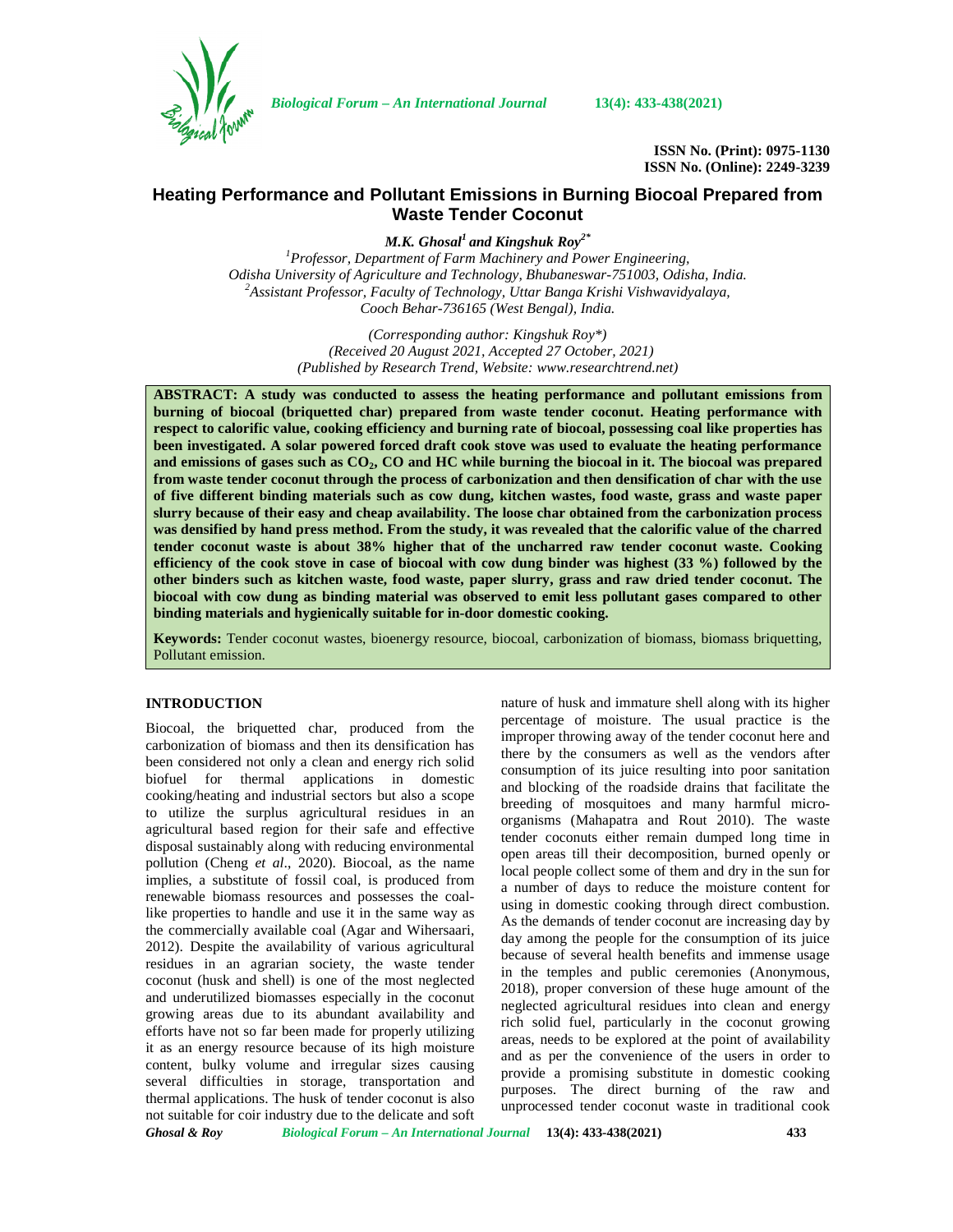stoves emits a lot of harmful pollutants, giving rise to increased health risks and cause tremendous environmental problems (Maxwell *et al.,* 2020). Household cook stoves are not likely to be replaced in many areas in the near future due to limited economic conditions and living habits (Shinde *et al.,* 2017). In the light of the problems of improper dumping, difficulties in storage and transportation and poor sanitation caused by the waste tender coconuts, it is preferable to go for carbonization and then briquetting them to produce a densified product for improving the calorific value (per unit volume) and burning time of raw biomass thereby facilitating their easy handling and transportability (Grover and Mishra 1996). During carbonization, most of the volatile materials are removed and the biomass is converted into a carbon rich solid product, called char, leading to an increase in the calorific value, thus improving the significant contribution of its burning characteristics (Tumuluru *et al.,* 2011). Studies have also revealed that biocoal as a compressed block of charred organic waste material exhibits about 20 % more of the combustion properties and emitting onefifth and one-tenth of  $NO<sub>x</sub>$  and  $SO<sub>2</sub>$  respectively than that of the coal (Chen, 2015).

The process of carbonization, which is a mild pyrolysis process, has been well studied and results in the loss of almost all the hemicellulose, up to 75% of the cellulose (depending on the process conditions) and a few percentage of the lignin during thermal cracking (Li *et al*., 2015), leading to the formation of a less smoking (smokeless) fuel (Mitchell *et al.,* 2016). Moisture is also reduced during the process and the product is usually more consistent (Yuliansyah *et al.,* 2019). The calorific values of the raw uncharred and charred coconut wastes have been studied by the researchers and it has been reported that the average calorific value of the charred coconut wastes is about 40% more than that of the uncharred coconut wastes (Obeng *et al.,* 2020). The moisture content of the raw uncharred coconut wastes influences relatively the low calorific value. High moisture content of biomass results in poor ignition and reduces the combustion temperature, which in turn affects the combustion of the products and quality of combustion (Huda *et al.,* 2014). The implication is that with relatively high calorific value and lower smoke emission, the charred coconut wastes can be considered to be a better fuel than the raw uncharred materials that can be burned as domestic fuel, particularly in the rural areas of the coconut growing regions where this feedstock is abundantly available (Roy, 2018). As water is evaporated gradually from the raw uncharred coconut wastes during the combustion process, CO emissions is generally decreased to a level considered to be within the WHO recommendations (Wang and Sarkar 2018). This suggests that charred coconut wastes would likely produce less CO pollutant emissions than the raw uncharred coconut wastes. Therefore, to effectively utilise the tender coconut wastes as a bioenergy resource in the form of biochar briquette fuel (biocoal), there is the need to produce biochar in the carbonization process and then to prepare briquettes, called biocoal, for maximising the calorific value and minimising the

smoke emissions. The present study therefore focusses on the heating performance and pollutant emissions of biocoal from waste tender coconut while using it in an improved cook stove. The important quality parameters for this study are the calorific value, burning rate, thermal efficiency of the used cook stove and pollutants emissions. There is thus the need for the continuous research in this direction in order to gain insight into the effective conversion of waste tender coconut into an energy resource and mitigating environmental pollution. No studies have so far been conducted to evaluate the heating value and emissions of pollutants while using biocoal prepared from the waste tender coconut (shell and husk) (Kingshuk 2018) and hence, attempt has been made in this present investigation to assess these parameters for providing useful information regarding its suitability and userfriendliness as a domestic cooking fuel.

#### **MATERIALS AND METHODS**

The present study on the preparation of biocoal from waste tender coconut and its heating performance along with harmful emissions during burning was carried out in the College of Agricultural Engineering and Technology, OUAT, Bhubaneswar during the year 2018-19. The raw tender coconuts after their uses were collected from different places in the city of Bhubaneswar, Odisha, India. The collected waste raw tender coconuts were cut into small pieces and dried in the sun for 5-6 days in order to reduce their moisture content in the range of 10-14 percent, preferable for better carbonization process to occur. The details of the procedure for preparing char from the dried raw tender coconut using charring drum and making biocoal with five different binding materials are mentioned in the research paper by the author (Ghosal *et al.,* 2016). The briquettes were prepared by hand press method using five different binding materials of easy and convenient availability such as cow dung, grass, kitchen waste, paper slurry and food waste. The calorific values of the biocoals from various binding materials used under this study were determined with the help of bomb calorimeter. The average calorific value of each biocoal with specific binding material under study were reported on the basis of five sets of experiments. The heating performance (cooking efficiency and burning rate) and emission studies (release of harmful gases such as  $CO<sub>2</sub>$ , CO and HC) were undertaken by using prepared biocoal in a low cost forced draft solar powered cook stove (Fig. 1).



**Fig. 1.** Photograph of solar powered forced draft cook stove.

*Ghosal & Roy Biological Forum – An International Journal* **13(4): 433-438(2021) 434**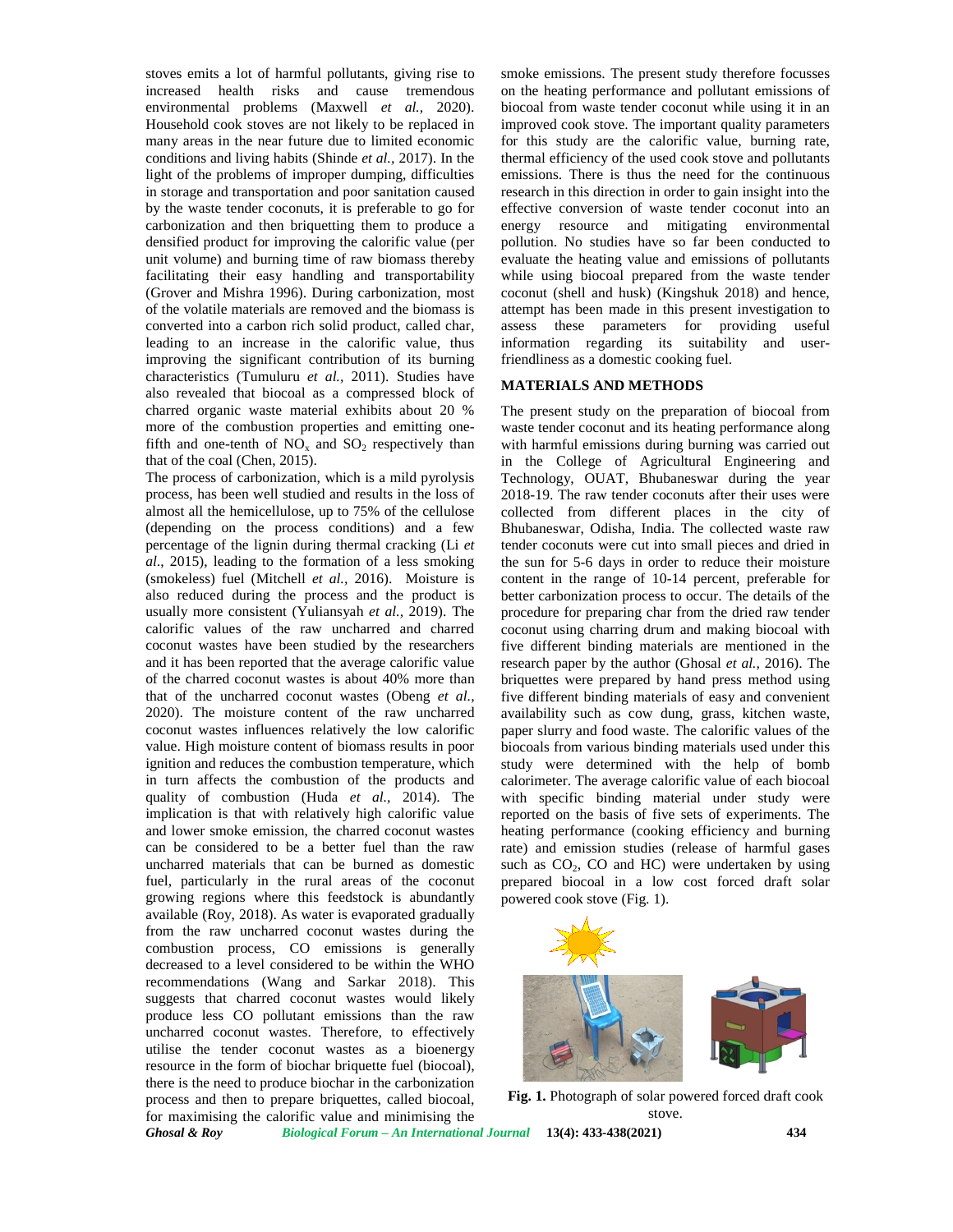Water boiling test (WBT) has been followed to evaluate the cooking efficiency and burning rate of the used biocoal.

**Cooking efficiency.** Cooking efficiency is defined as the ratio of energy used to heat the water or food materials versus the energy content of the fuel consumed. A known quantity (2 liters) of water was heated for a period of one hour in WBT. The temperature of the water was continuously monitored. In order to calculate the efficiency of the stove, the initial temperature of water, the volume of water remaining after the one-hour test, and the remaining weight of wood at end of each cooking session was measured. The stove efficiency or cooking efficiency () is the useful energy delivered divided by the fuel c energy, which was calculated using the following emiss formula (Vaccari *et al.*, 2012).

$$
\eta = \frac{M_{w} C_{pw} (T_b - T_i) + M_{we} L_v}{M_f H_f}
$$
 compared with those of the values for  
tender coconut.

where  $M_w$  is the initial mass of water in the cooking where  $M_w$  is the initial mass of water in the cooking vessel (kg),  $C_{pw}$  is the specific heat of water (kJ/kg<sup>o</sup>C),  $T_b$  is the temperature of boiling water (°C),  $T_i$  is the initial temperature of water ( $\degree$ C),  $M_{we}$  is the mass of water evaporated (kg),  $L_v$ , is the latent heat of vaporization (kJ/kg),  $M_f$  is the net mass of fuel used (kg), and  $H_f$  is the calorific value of fuel (higher heating (kg), and  $H_f$  is the calorific value of fuel (higher heating value, kJ/kg). The first term in the numerator represents the energy required to heat the water from the initial temperature to boiling, the second term in the numerator represents the energy required to boil off the evaporated volume of water, and the denominator represents the energy content of the spent fuel. the energy required to heat the water from the<br>temperature to boiling, the second term is<br>numerator represents the energy required to boil

**Burning Rate.** Burning rate is the amount of biomass fuel (biocoal in the present study) used during the time of bringing the food material to boil. It is the ratio of  $\mathbf{p}$ fuel consumed (g) to time (min) to boil the food material (Vaccari *et al.,* 2012). It is expressed in the unit of g/min. fuel consumed (g) to time (min)<br>material (Vaccari *et al.*, 2012). It i<br>unit of g/min.<br>**Emission Test.** One of the objective<br>coal i.e. a briquetted char is to reduc

**Emission Test.** One of the objectives of preparing bio coal i.e. a briquetted char is to reduce the emissions of harmful gases and particulate matter during direct combustion of unprocessed raw biomass. Emissions resulting from biomass combustion are characteristic of

 $M_{\nu} C_{\nu} (T_h - T_i) + M_{\nu} L_{\nu}$  compared with those of the values for the dried raw the material composition. During combustion, gases such as  $CO$ ,  $CO<sub>2</sub>$  and  $NO<sub>2</sub>$ , and  $CH<sub>4</sub>$  are emitted. The composition of the emissions depends also on the nature of the combustion i.e. complete or incomplete. These emissions can have an impact on human health. Emission tests were conducted with the help of exhaust gas analyser in order to determine the reduction in the emissions of harmful pollutants during the burning of prepared bio coals under study and to recommend its use as a clean domestic fuel against pollution for in door and open fire cooking in the domestic sector, using loose biomass. During the test, 200 g of each of the bio coal and dried raw tender coconut was burnt in the same solar powered forced draft biomass improved cook stove with an attachment of chimney. The emissions of gases such as  $CO$ ,  $CO<sub>2</sub>$ , and  $HC$  were recorded with the help of a gas analyser (Fig. 2) and tender coconut. (would to evaluate the material composition. During conbustion, gave<br>the content of the used such as CO, CO<sub>2</sub> and NO<sub>2</sub>, and CH<sub>4</sub> are emitted. The<br>evaluate of the used such as CO, CO<sub>2</sub> and NO<sub>2</sub>, and CH<sub>4</sub> are emitted.



**Fig. 2.** Gas emissions recording in gas analyser from biocoal burning in cook stove.

### **RESULTS AND DISCUSSIONS**

The data relating to heating performance and emissions of harmful gases during burning of biocoal prepared from waste tender coconut with different binding materials used in this study were presented. The comparative study of tender coconut char having different binding materials are shown in the Fig. 3.



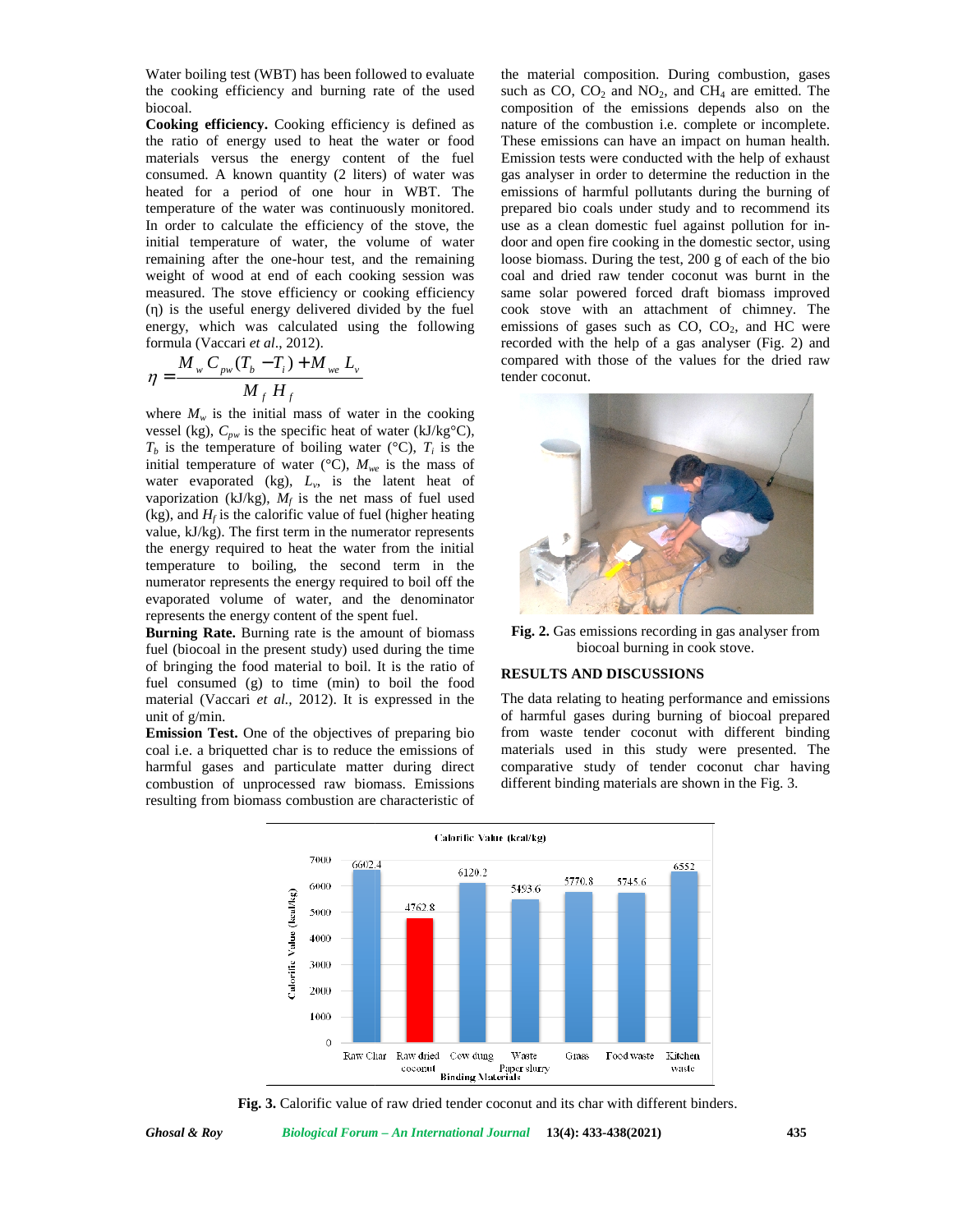The bomb calorimeter used in this study conforms to ASTMD 5865 standard. The specifications of the bomb calorimeter include analysis time of 11 min and oxygen gas requirement of 99.5% purity. The calorific values of the raw sun-dried tender coconut wastes along with its biocoal from different binding materials were analysed and the results are shown in Fig. 3. The results indicated that the calorific value of biocoal with kitchen waste as binding material was found to be highest i.e. 6552 kcal  $\text{kg}^{-1}$ , followed by the briquettes with the other ef binders cow dung (6120 kcal kg<sup>-1</sup>), grass (5770 kcal kg<sup>-1</sup>), food waste (5745 kcal kg<sup>-1</sup>), waste paper slurry  $(5493 \text{ kcal kg}^{-1})$ . This may be due to the presence of more amount of cellulose (21.81%) in kitchen waste

compared to (8%) in waste paper slurry. These values are generally consistent with the results that were obtained from the study (Obeng *et al.,* 2020). From the results, the calorific value of the charred tender coconut waste is about 38% higher than the calorific value of the uncharred tender coconut waste because of the increased amount of the fixed carbon content.

The performance of biocoal with respect to cooking time, fuel consumption, burning rate and cooking efficiency of solar forced draft cook stove during boiling of 1 litre of water under WBT at cold start as well as hot start was studied and compared with raw dried tender coconut. The average values of the tests are presented in Table 1.

**Table 1: Comparison of cooking time, fuel consumption and cooking efficiency of biocoal with different binding materials under study in boiling of 1 litre of water. Initial temp. of water=31.5°C.**

| Sr. No.          | <b>Material used</b>                         | Average<br>boiling/cooking time<br>(minutes) for cold start | Average<br>boiling/cooking<br>time (minutes)<br>for hot start | Average fuel<br>consumption $(g)$ | Cooking<br>efficiency $(\% )$<br>(solar powered<br>forced draft cook<br>stove | Average<br>burning rate<br>(g/min)<br>for hot start |
|------------------|----------------------------------------------|-------------------------------------------------------------|---------------------------------------------------------------|-----------------------------------|-------------------------------------------------------------------------------|-----------------------------------------------------|
| 1.               | Dried coconut<br>(without binding)           | 11.00                                                       | 6.50                                                          | 200                               | 26.30                                                                         | 30.76                                               |
| 2.               | Biocoal with cow<br>dung binder              | 9.30                                                        | 4.30                                                          | 200                               | 33.70                                                                         | 46.51                                               |
| 3.               | Biocoal with<br>waste paper slurry<br>binder | 10.50                                                       | 6.20                                                          | 200                               | 29.60                                                                         | 32.25                                               |
| $\overline{4}$ . | Biocoal with grass<br>binder                 | 10.00                                                       | 5.40                                                          | 200                               | 29.30                                                                         | 37.03                                               |
| 5.               | Biocoal with food<br>waste binder            | 14.00                                                       | 8.5                                                           | 200                               | 30.10                                                                         | 23.52                                               |
| 6.               | Biocoal with<br>kitchen waste<br>binder      | 9.50                                                        | 4.40                                                          | 200                               | 31.20                                                                         | 45.46                                               |

The data mentioned in the table above revealed that cooking efficiency in case of biocoal with cow dung binder was highest followed by the binders such as kitchen waste, food waste, paper slurry, grass and raw dried tender coconut. This may be due to the higher calorific values and variations in the moisture contents of the biocoals used in the study.

Similarly, cooking time was found to be lowest and burning rate was calculated to be highest in case of

biocoal with cow dung binder. This may be due to the faster burning and thus higher release of thermal energy of biocoal with cow dung binder having more porous in nature compared to the other binders and therefore easy entry of air into the fuel mass for facilitating quick combustion. The results of the emission of carbon mono oxide, carbon dioxide and hydrocarbon gases while burning the tender coconut char with different binders are shown in the Figs. 4-6 respectively.



**Fig. 4.** Emission of carbon mono oxide of tender coconut char with different binding materials.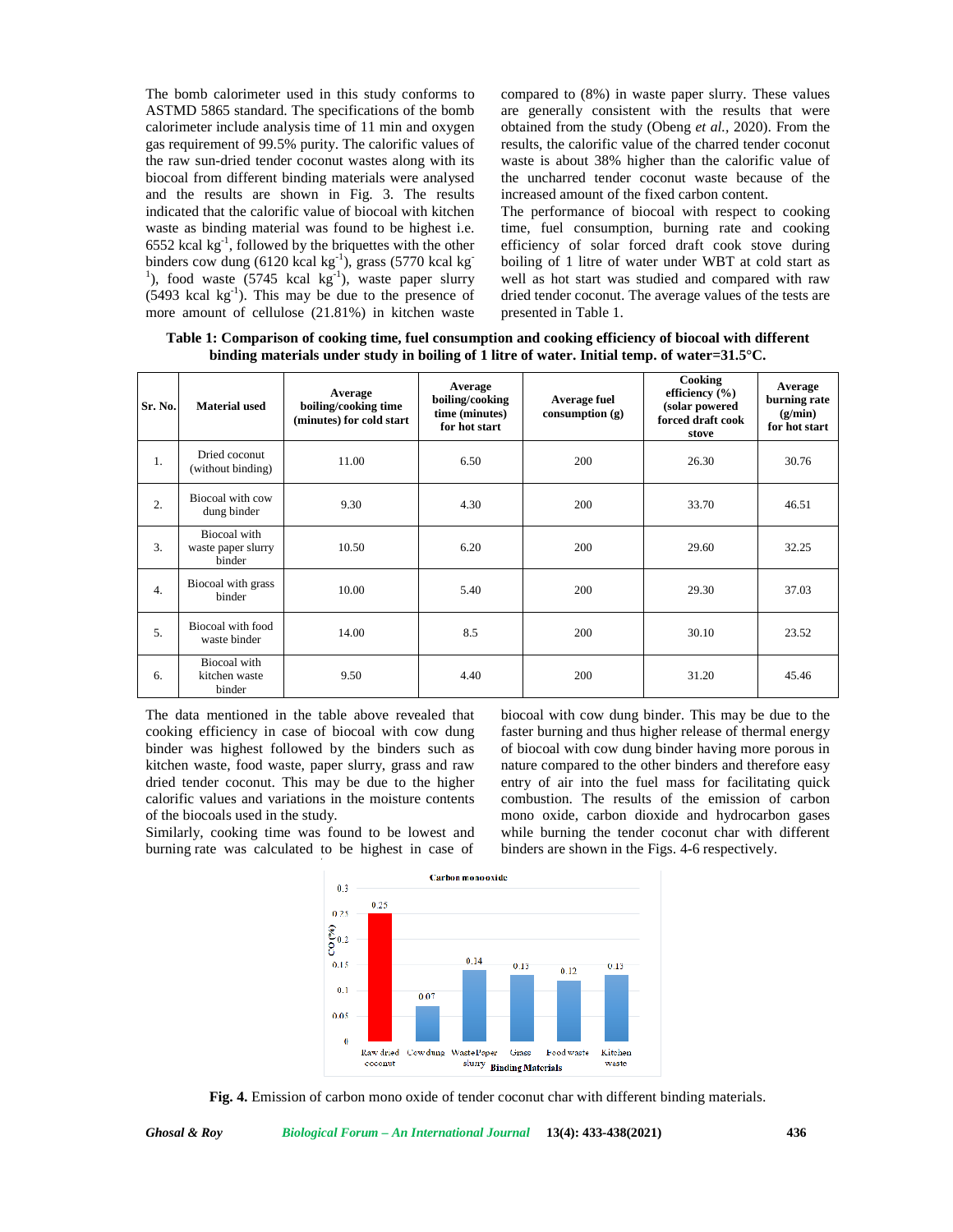

**Fig. 5.** Emission of carbon dioxide of tender coconut char with different binding materials.



**Fig. 6.** Emission of hydrocarbon of tender coconut char with different binding materials.

It was found that the briquettes from the cow dung as binding material emit less harmful pollutants compared to others and under the safe limit of emission for human being in case of  $CO$ ,  $CO<sub>2</sub>$ , and HC are respectively. Carbon monoxide emission in case of raw dried tender coconut is found to be higher compared to the biocoals of different binders under study due to the effect of more moisture in raw biomass. However, carbon dioxide emission was found to be comparatively higher in case of biocoals of different binders due to the more amount of fixed carbon in the char resulting into complete combustion and increased  $CO<sub>2</sub>$  emission. From the safe limit point of view, it was observed that briquettes prepared from the char of tender coconut with cow dung as binding material are healthier followed by the binding materials i.e. kitchen and food waste and can be used as domestic fuel without causing any indoor air pollution. However, the briquettes from raw dried tender coconut without binding materials emits more harmful pollutants causing health hazards for the woman involved in domestic cooking and may not be safe hygienically for use as a domestic fuel.

#### **CONCLUSIONS**

Waste tender coconuts which are one of the abundantly available agro-residues in the coastal regions are the most neglected biomass and simply dumped here and there after the consumption of their juice. Hence their efficient utilization is crucial for providing bio-energy, releasing risk of environmental pollution and substituting the domestic cooking fuel in rural areas.

Carbonization and then densification may be one of the important utilization routes for them. People are quite ignorant of the fact that husks of the tender coconut have the potential of converting into energy-rich bio fuel because of their low ash content (Purohit *et al.,* 2006). That's why, they simply throw them as waste material causing subsequently the negative impact on the local environment. These are normally being used as fuel after drying and direct burning resulting into providing a very less heating value. These residues have low heating value per unit volume and high transportation as well as storage costs due to the bulkiness of the husk. Carbonization and densification of waste tender nuts is a simple and low-cost technology to prepare high density and energy concentrated briquetted char (biocoal) in situ. The objective of this paper is therefore to explore the feasibility of biocoal from waste tender coconut as a substitute for domestic cooking fuel from heating performance and pollutant emissions points of view. Not much studies have so far been conducted in preparation of bio-coal from waste tender coconut and assessing its heating performance and pollutant emissions during burning for thermal applications. Hence, the present investigation has been undertaken to study the feasibility of utilizing biocoal from waste tender coconut as a sloid biofuel in domestic and industrial sectors along with its cleanness in emitting harmful gases in burning and the following conclusions have been obtained from the study.